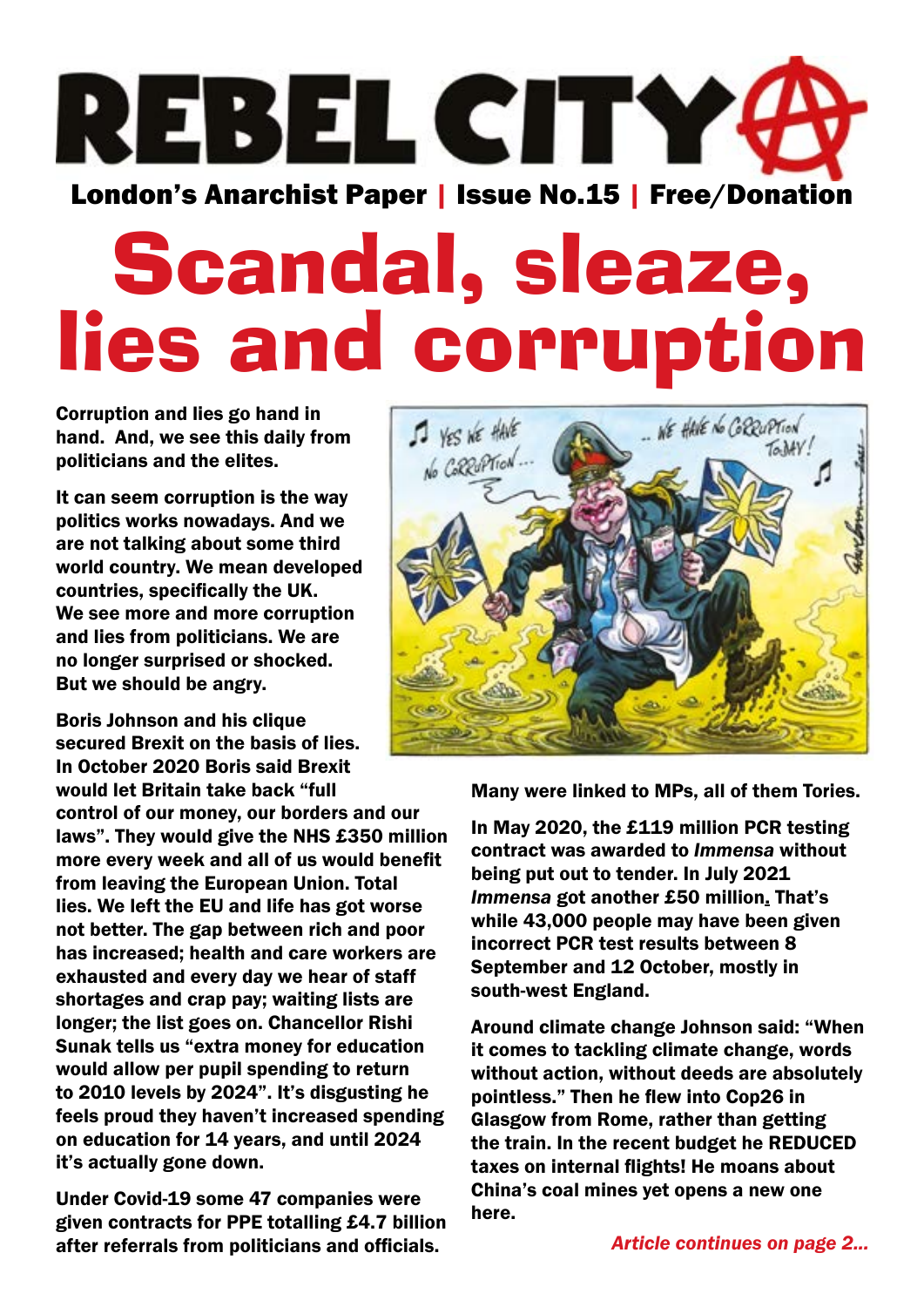Johnson told campaigners against Heathrow's airport expansion: "I will lie down with you in front of those bulldozers and stop the construction of that third runway." Then he went to Kabul, [missing](https://www.theguardian.com/environment/2018/jun/25/boris-johnson-criticised-over-decision-to-miss-crunch-heathrow-expansion-vote) [a Commons vote](https://www.theguardian.com/environment/2018/jun/25/boris-johnson-criticised-over-decision-to-miss-crunch-heathrow-expansion-vote) that approved the plan, when he was foreign secretary.

This hypocritical government claim they are doing everything to protect the environment but [receive](https://www.theguardian.com/politics/2021/oct/25/tories-received-13m-from-fossil-fuel-interests-and-climate-sceptics-since-2019)d over £1.3 million from fossil fuel interests and climate sceptics since 2019.

The list of government's lies and corruption just goes on. Some would say Boris won the last election with corruption and lies. Below are a few of dozens of examples.

£37 billion of public money thrown at a private company that comprehensively failed to achieve "its main objective" to reduce Covid-19 transmission levels. Some consultants were being [paid over](https://www.theguardian.com/world/2020/oct/14/consultants-fees-up-to-6250-a-day-for-work-on-covid-test-system)  £6,000 a day!

Owen Paterson MP repeatedly approached ministers and officials on behalf of two companies who paid him over £100,000. Paterson was paid more than £8,000 a month for 16 hours' consultancy work by *[Randox Laboratories](https://www.theguardian.com/sport/2021/nov/05/is-randox-a-suitable-sponsor-for-grand-national-after-owen-paterson-sleaze-row-horse-racing)*. Geoffrey Cox MP receives at least £6m from a second job. Head of the Conservative 1922 Committee Sir Graham Brady receives £10,000 a year

Some 17 MPs are landlords and have put their housing costs on their expenses, while earning thousands in rents.

The National Audit Office last year found that firms referred to the VIP lane (via an MP) had a [10 times greater success rate](https://www.theguardian.com/politics/2020/nov/18/ppe-suppliers-with-political-ties-given-high-priority-status-report-reveals)  for securing Covid related contracts than companies whose bids were processed via normal channels.

In addition, under the Tory Government you can buy yourself a title. Many Conservative party donors have been offered peerages.

Previously the government promised that nobody would have to sell their homes to pay for their social care costs. This didn't last long. Recent Tory plans show only richer people will benefit, while many poor people WILL lose their home – especially those in "red wall" seats.

If we want to stop the lies, scandal, sleaze and corruption this can only happen if we build a society free from the power of political parties, military and religious power. This can happen by organising ourselves, to struggle against the present system, via a mass movement. We can then achieve a society free of classes, hierarchy, powers and exploitation.

A society we all deserve to live in.

for 12 hours' work for *Snowshill Allied Holdings*, which is run by his constituent Michael Goldstone.

In the past 18 months, 148 MPs had second jobs, according to the register of members' interests. 114 of them were [Conservatives.](https://www.theguardian.com/politics/conservatives) Their second jobs make up 87% of their combined income.

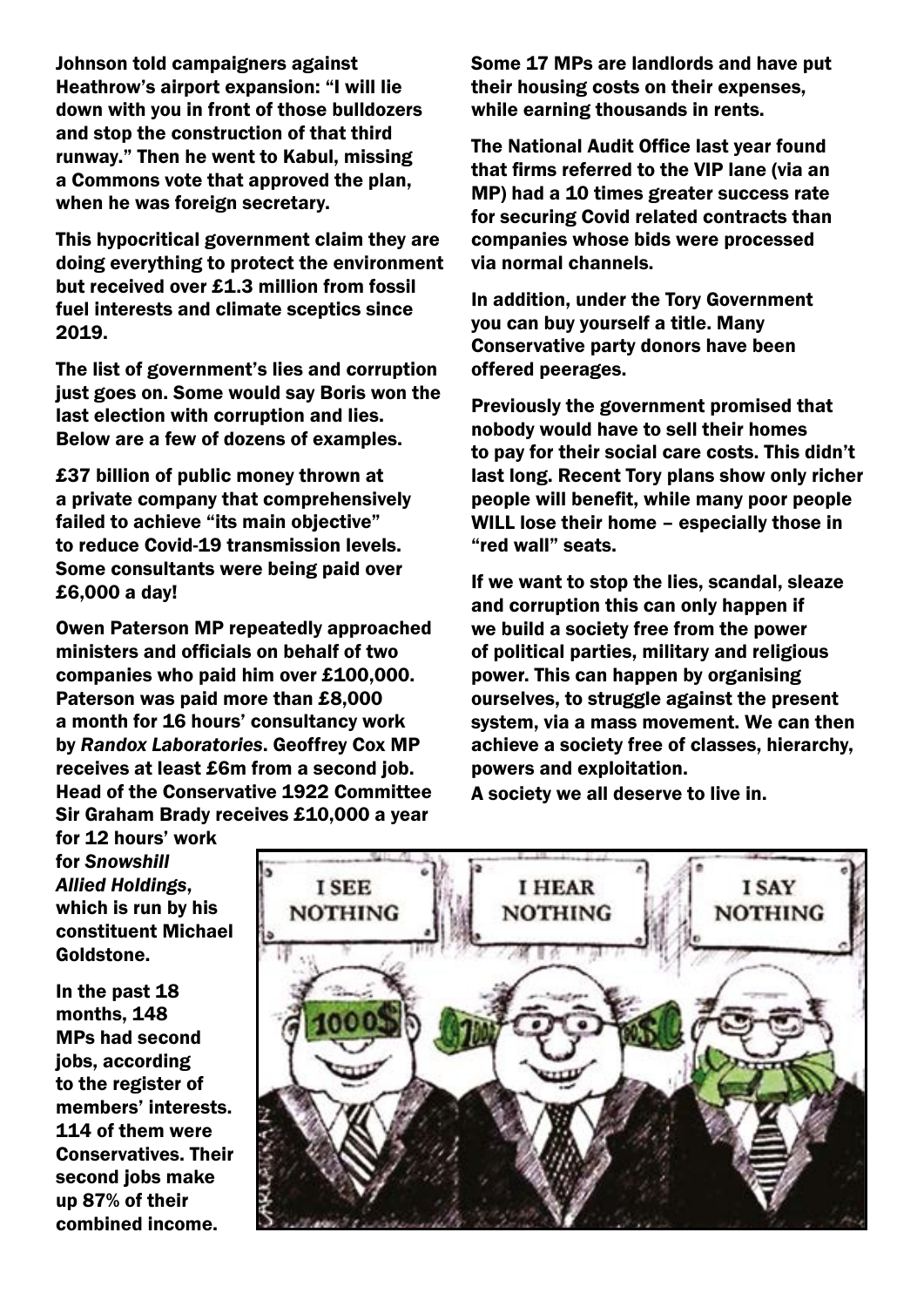## I don't need your Charity. We need Mutual Aid!

From 2019 to 2020 it's estimated that 204,299 people accessed a foodbank in London alone. In 2021 this number has doubled to 421,426\*. In the news and on social media you'll probably see nothing but praise, thankful for the charities providing for these people in need. But this image is covering up the systemic issues that continue to worsen, making charity a temporary remedy to a sick society.

Charities often have to keep up a good public image, in order to appeal to the multi-million corporations, or the MP's that will endorse them to the press. This means excluding people who have a drug addiction, or severe mental health issues, or don't have legal paperwork- because those big buck donors don't want to ruin their public image by "endorsing" such things. Charities will also often run much like a corporation does, with all the proper hierarchies and systems in place. This can mean it's only accessible to those with internet access, a phone, a home address, etc. So due to the nature of charities existing under our government, and under capitalism, those who are most vulnerable are still neglected.

aims to not only provide for people's basic needs, but also educate them about why these needs are not being met. Mutual aid provides food while helping you understand why you can't afford it. It doesn't turn anyone away, and doesn't rely on competing for donations from investors.

Take a shining example of mutual aid - the *Black Panther party*. When their government was attacking those most in need by cutting funding to low income, black neighbourhoods, the *Black Panthers* stepped up for their community. They provided food, education, medical care, legal assistance, and so much more, while showing those they helped that there can be another way. That their government had purposefully failed and neglected them, but with people working together, without greed or competition, our basic needs could still be met.

So next time you see a politician praising some hardworking charity, or a big company flaunting that they donated thousands to a Christmas charity appeal- think about why that benefits them, how that charity has to adapt the way they help people to keep appealing to these donors, and most importantly think about why that charity has to exist in the first place. Then think about how we can meet those needs with a community, instead of repeating the same structures and systems that are clearly failing. Companies and capitalism have failed us, the government has failed us, and we shouldn't have to pretend everything is working the way it is.

This is especially true at Christmas lines to food banks to ensure parents have enough to feed their children and toy drives as well as Christmas appeals alongside adverts that convince us that if we don't have the right presents, the right food, and the right decorations that we're failing Christmas, by the same companies that fund these charities.

But there is an alternative, a way to ensure needs are met and those in need are protected - by running in defiance of capitalism and the government. Mutual aid, compared to charity,

*For further reading, we recommend the short book 'Mutual Aid- Building Solidarity During This Crisis', by Dean Spade (2021)*

\*https://www.statista.com/statistics/382731/ london-foodbank-users/

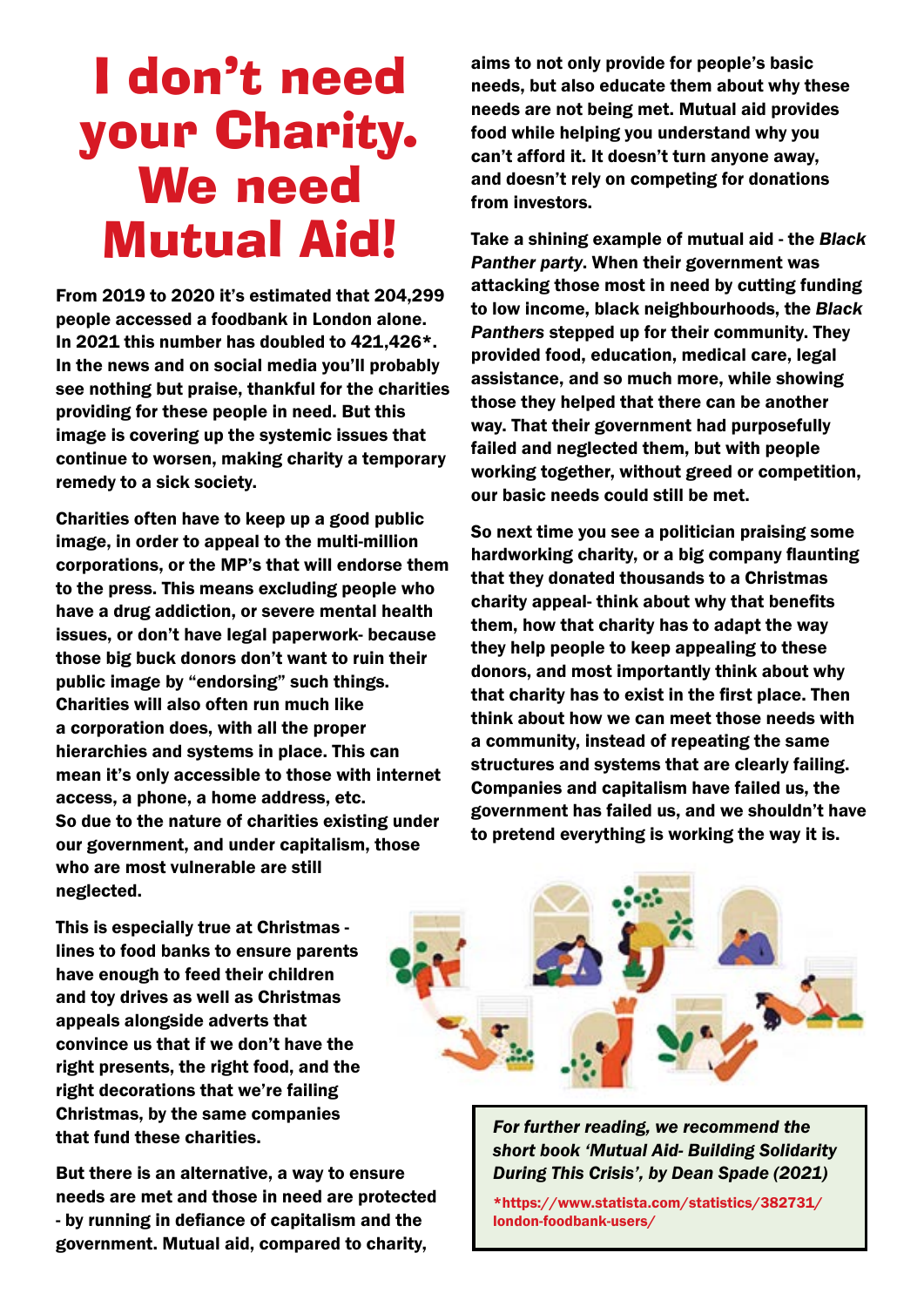### Radical Housing Network: People's Housing Charter

The *Radical Housing Network (RHN)*, in conjunction with environmental and housing campaigners across the UK, are putting forward this charter of demands because they believe that, despite the terrible problems we face, there are still solutions available to build better communities and live safe secure healthy lives, in a clean and sustainable environment - if we fight for them. We at Rebel City certainly support these demands and we encourage people to support the charter. However, we have little faith that politicians will readily agree to these demands. The key point, as made by the *RHN*, is that we need to fight for them, self-organising and taking direct action.

The UK's housing 'crisis' is the result of decades of government failure to meet people's housing needs, while promoting ever greater inequality in access to land and property.

On any night in one of the richest countries in the world, more than 10,000 homeless families are living in a B&B while at least another 2500 people are sleeping on the street. These statistics are unlikely to be disconnected from the fact that the number of people in the notoriously insecure private rented sector has doubled in the last 20 years to nearly 20% of all households.

This lack of secure affordable homes is in large part the result of a mis-management of resources rather than lack of housing. Property speculators can profit from leaving hundreds of thousands of properties empty in the UK, and tax incentives promote the ownership of secondhomes and *Air B&Bs* that divert hundreds of thousands more properties from becoming much needed homes.

Unequal access to housing has been exacerbated over recent decades by the transfer of housing and housebuilding from the public sector to private finance, and houses are increasingly seen as an investment vehicle rather than a fundamental human right. The failure of the 'free market'' to deliver the affordable houses that people need has also been facilitated by a lack of real local democracy over planning and development.

The government's plan to further loosen democratic control over the planning process needs to be seen in this context of a country with extremely uneven distribution of wealth and power, racial inequality, and an unwillingness to tackle the biggest threat of all, which is the climate emergency.

Buildings produce no less than 40 percent of the UK's total carbon emissions, and construction produces 63 percent of the UK's 200million tonnes of rubbish a year. There is no way to reduce carbon emissions without radically overhauling the buildings we live in and what we build - but so long as there is profit in polluting there will be no change of course without drastic and dramatic



government action. First and foremost in order to make far-reaching and rapid decisions about how we use land then we need to own it - so the sale of public land has to stop and the buying of private land for community use has to start.

In the process of implementing these changes we could also create a much richer physical and social environment that enhances all our lives.

We call on local and national governments to adopt the following principles:

Housing is a right for all. Everyone should have a home that is affordable and in good repair, with enough living space and access to work, education and community amenities. Providing housing need not, and must not, contribute to the destruction of the environment on which we all depend.

To achieve these principles we need to adopt the following measures:

1. Convert long-term vacant properties to social housing.

2. Refurbish and repurpose - rather than demolish existing buildings, to provide homes or to revitalise empty high streets through community use.

3. Where new buildings are necessary they must be built with sustainable materials and be truly carbon neutral (without 'carbon offset' payments).

4. Introduce and enforce rent controls and secure tenancies for all renters.

5. Tax the increasing value of private land to fund public investment - a land tax.

6. Retrofit all buildings to the highest environmental and safety standards including insulation and affordable renewable energy schemes.

7. Introduce participatory democracy in all areas of planning and control over our homes. This could include planning juries, citizen assemblies, tenant associations and tenant co-operatives.

#### *For more information:*

Video to illustrate the demands: [https://drive.google.](https://drive.google.com/file/d/1fxVc29j_851Rde5l4FSCmI-73putPDV8/view?usp=sharing) [com/file/d/1fxVc29j\\_851Rde5l4FSCmI-73putPDV8/](https://drive.google.com/file/d/1fxVc29j_851Rde5l4FSCmI-73putPDV8/view?usp=sharing) [view?usp=sharing](https://drive.google.com/file/d/1fxVc29j_851Rde5l4FSCmI-73putPDV8/view?usp=sharing) https://www.radicalhousingnetwork.uk/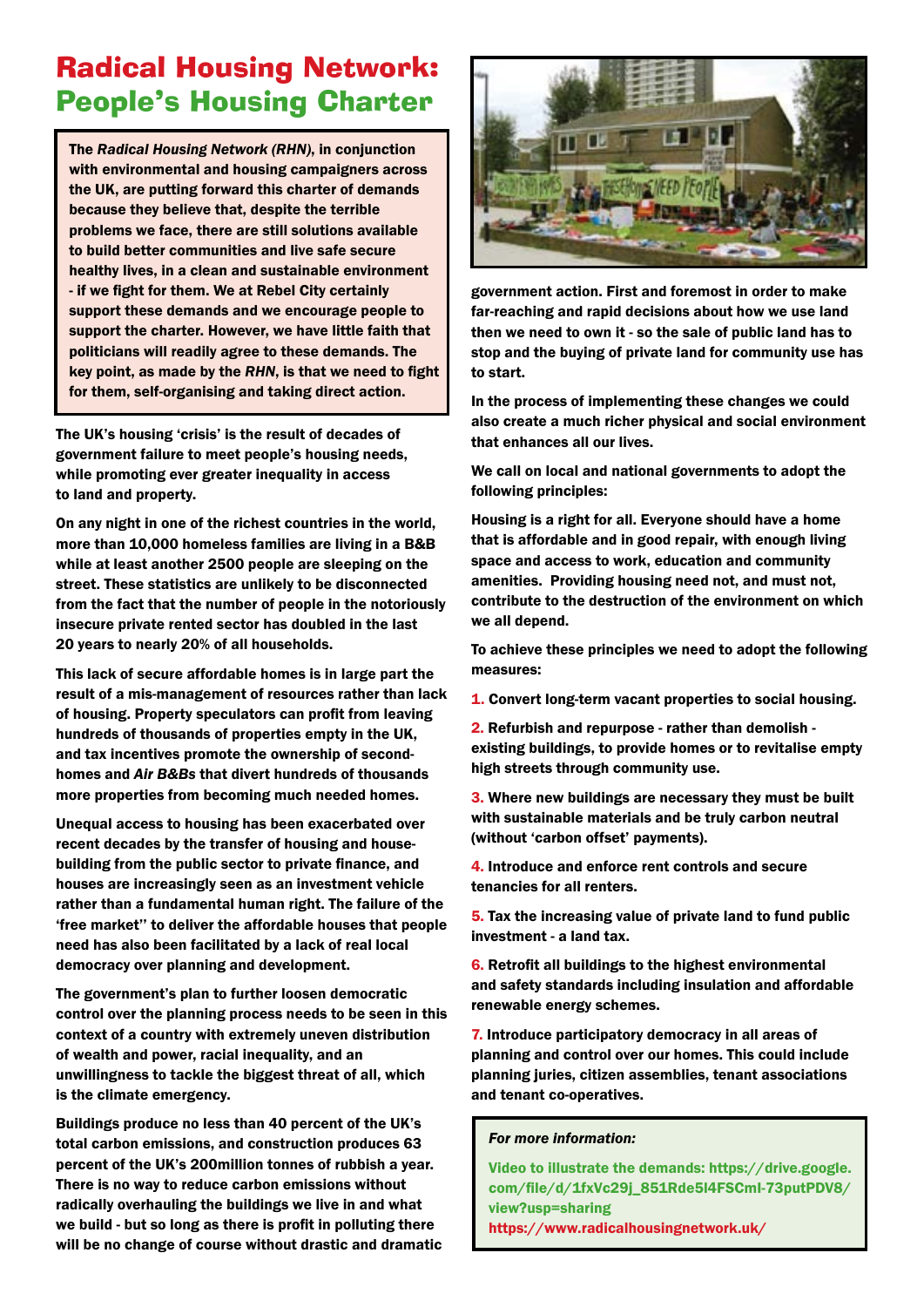### Save Nour and Fight The Tower

What started as a battle to save one of Brixton's most beloved local supermarkets, has launched a fight against gentrification in the community. In January of 2020, local grocers *Nour Cash and Carry* was served an eviction notice by the building's landlord, Hondo Enterprises. So much of the community rely on locally owned supermarkets, much like this one, for low-cost groceries, and for international foods and ingredients you wouldn't be able to find in larger chains. An online petition began from a campaign dubbed *SaveNour*, which raised tens of thousands of signatures, to not only save the community, but the Shaheen family who had ran the supermarket for over 30 years.

After months of raising awareness through social media, radio, local news, and even a short film interviewing Brixtonians about what *Nour* means to them, their fight was successful, and in June 2020 *Hondo* renewed their lease, and found a new unit to move them into Brixton Marketplace at an affordable rent.



This sadly wasn't the end of Brixton's battle with *Hondo. Hondo Enterprises*  is a property investment company, with wealthy Texan club DJ Taylor McWilliams at its head, and they are rapidly buying up property in Brixton. The latest includes a large area by Brixton Market,

where they are planning to construct a giant 20 storey tower. This will massively change the face of Brixton, as McWIlliams shapes the landscape into his own dystopian vision of office blocks and generic overpriced cafes and bars, raising the rent until none of the local vendors can afford to remain, and Brixton's melting pot of culture boils dry. Hondo promised to make 12.5% of the workspaces "affordable", only charging 50% of their full market rent. But as this will be a high spec, high-cost building, it would still not be affordable to small businesses in Brixton. Not to mention- there isn't any proven demand for office or workspaces to be added in Brixton, so it's very likely that it will be converted into luxury flats after a few years. That is, on top of the three years that it will take to construct it, affecting the lives and livelihoods of everyone living nearby.



The first renderings of what it would look like resembled the most depressing car park you've ever seen, and so they attempted to "trend-ify" it by adding some CGI plants and poetry readings, but it wasn't fooling anyone. This was an office block, and no matter how much they can claim there will be restaurants, concerts, kids clubs, and art shows, you can be sure none of it will be from or for the people of Brixton.

At the time of writing this, the decision on whether or not its construction will go ahead is down to Sadiq Khan on December 17th at a public hearing. He raised some issues concerning the height of the building, along with its effect on local businesses, which led to an amendment of *Hondo*'s plan in November 2021, which didn't really address anything. They claimed it would create more jobs for locals, however according to their own figures, only 14% of jobs within the development would go to Lambeth residents, let alone to people in Brixton. Lambeth council's policy requires 25% local jobs at minimum. The campaign that began as *Save Nour*, now known as *Fight The Tower*, are urging people to submit their objections to Lambeth Council, and no matter the decision there

will continue to be a battle against the gentrification of places as special and unique as Brixton.

If you want to learn more, stay updated, or find out how to get involved, visit [www.](http://www.savenour.com/) [savenour.com,](http://www.savenour.com/) or follow their campaign on Instagram @save\_nour, or Facebook @SaveNourSaveBrixton

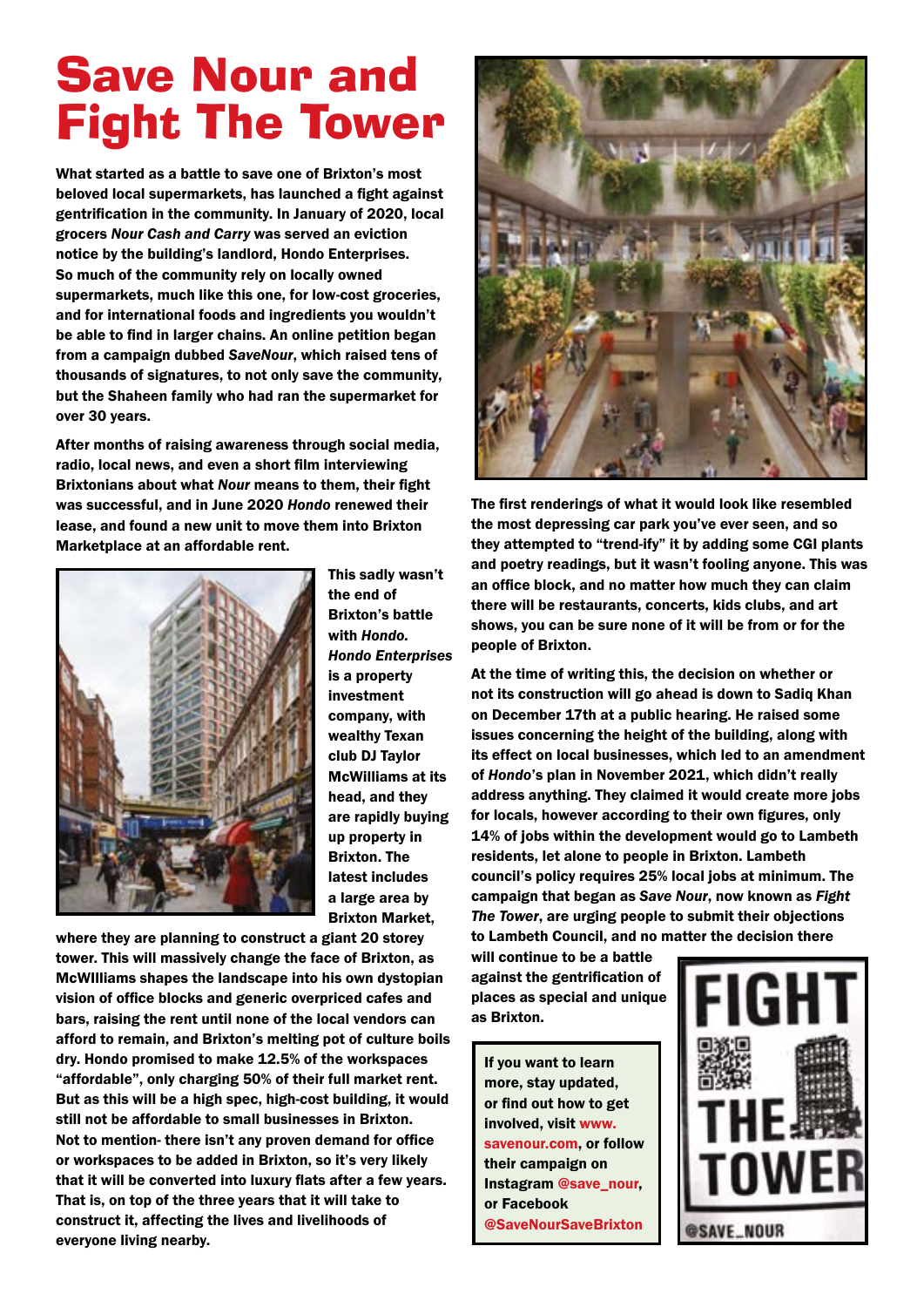# FREQUENTLY ASKED QUESTIONS

In this section of Rebel City we answer questions we often get asked about anarchism. If you have a question you want answered, email us at [rebelcitylondon@gmail.com](mailto:rebelcitylondon@gmail.com)

### Would an anarchist revolution be violent?

As most revolutions are violent, and as the media demonise anything violent and destructive as anarchy, this is a fair question.

The short answer is violence may happen but it's not what defines an anarchist revolution. An anarchist revolution won't replace our existing leaders with another group of would-be rulers, with little fundamental change for most people. An anarchist revolution will change all aspects of society - all legal, political, and economic structures, including capitalism, will be replaced, and social relationships transformed.

Rather than an event, an anarchist revolution will emerge from a process whereby people increasingly realise they really don't have to put up with things the way they are, and that they themselves can organise society in a better, freer, fairer way.

This process might start by workers taking over and running their workplaces to benefit the community, rather than make profit for bosses and shareholders.



Or by people taking on the provision of services to the community. There are many examples round the world of workplace takeovers and of people organising community services for themselves.

Of course, such activity, won't go unchallenged by the state and by capitalism. Self-organising, anarchist or otherwise, is seen as a threat by those in power. So, such initiatives can expect either take over (think 'supermarket' food bank - you donate the food; the supermarket gets the credit and the profit), or increasingly violent attacks. However, the greater the number of people who refuse to be exploited, the greater our chance the existing order can be transformed without bloodshed.

### What would education in an anarchist society look like?

Education, like many other aspects in an anarchist society would have some broad guidelines. Amongst these would be it should be broad, lifelong, non-hierarchical, diverse, person centred, societal, voluntary.

People would be encouraged to learn just for the pleasure of it and people of all ages would be encouraged to learn side by side and become both the student and teacher. Even in present society many of us learn vast amounts from books, friends, family and just watching and talking to people. This is partly what we mean by education would be non-hierarchical. People learn at different levels so it would seem unlikely everyone in a class would, or should be the same age, and this would be encouraged to break down generational divides but also mean any of us can learn what we want to at any stage of our lives.

The idea you need to learn "x" at an early age to be able to do job "y" years later seems strange to us, and we would also assume many people would dip in and out of education throughout their lives as well as dipping in and out of work in the same way. Obviously others may have a specific interest and decide they want to learn more and more about a specific subject.

It's likely society would still need some specialist education and training for certain people at certain stages of their learning as (for example) surgeons do need a lot of specialised training. But this would be open to ever one and anyone who wanted to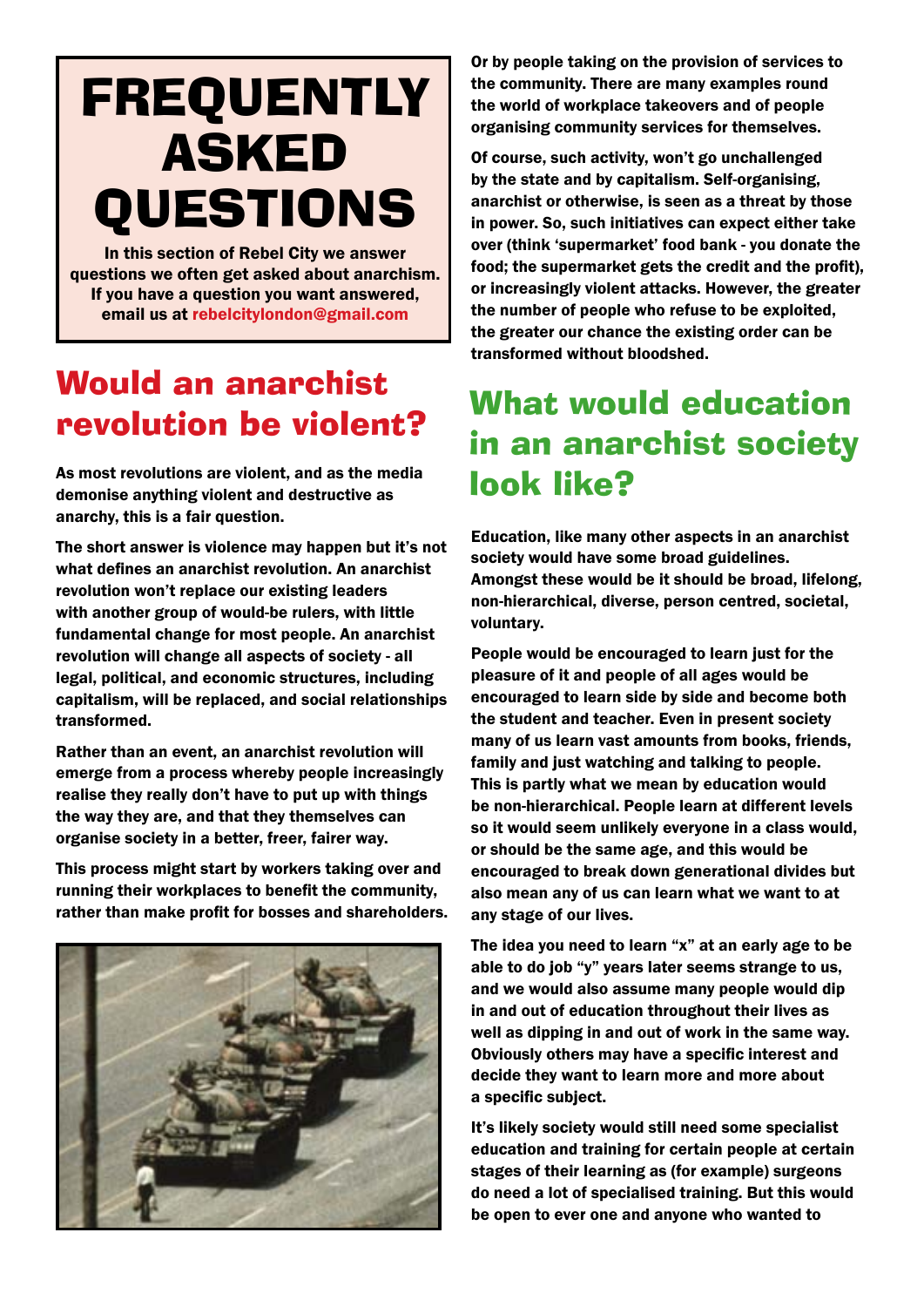pursue a specific field of learning. But even surgeons should also be encouraged to try other things as well as we can all benefit from knowing some history, poetry, art etc. etc. This kind of specialist education may still need dedicated buildings with the right equipment and people with the right expertise. But generally anarchists feel that education doesn't have to happen in a building specifically set aside for "learning". But even if people locally did decide to dedicate a specific building to learning, who attended and when would be decided between those who led the session and those attending. Those leading a session or sessions would need to commit to being there but anyone would be permitted to



attend one, some or none of the sessions, as they wished or other commitments allowed.

There wouldn't be a hierarchy of subject matter. Maths wouldn't be seen as more important that (say) art or humanities, or for that matter play or wellbeing sessions. All would be seen as equally important and accessible to whoever wished to attend.

We would certainly not have the kind of authoritarian, top down schooling that is meant to prepare and indoctrinate us as good workers for the benefit of the rich and capitalism. We would suggest people would want to learn about things like practical skills, critical thinking, problem solving, and social skills as much as they would want to learn Latin; science or algebra.

### Every killing is one too many

In early October, Tory MP David Amess was stabbed to death. At Rebel City we feel this was a cruel act. Amess shouldn't have been killed doing his job, even

though we see MPs as part of the problem rather than part of the solution.

After Amess' death the great and good came out in their masses to comment on his death. Priti Patel MP said "questions are rightly being asked about the safety of our elected representatives". Lindsey Hoyle MP said "MPs' security would have to be examined". Everyone from the Pope to the Archbishop of Canterbury was shocked someone going about their job was killed. Again Patel stated she had asked police forces to look at how they can protect MPs even more.

We say it again. Amess shouldn't have been killed doing his job.

But, in an average week 2 workers a week are killed at work. This never gets on the news and there is never a country wide "investigation" how these deaths can be stopped. But week in, week out, another two workers die due to unsafe conditions and employers neglect.

On average 30 people a week die on our roads – many of them children. Yet where is the Pope or the Archbishop of Canterbury calling for measures to be put in place to stop the weekly death toll? Instead we get faster and bigger cars.

On average 2 women are killed, mainly by current or former partners, every week – again not just once, but week in, week out. Yet where is Priti Patel asking police forces to look how they can protect vulnerable women better – or some might say at all.

On average 12 people a week are killed on our streets. Yet Lindsey Hoyle and all the other 649 MPs seem to be silent on looking how our streets can be made safer and how we could examine how people's security can be made safer.

You could add to this all the people who die as a result of poverty, cuts to benefits, bad/no housing or crap health care, let alone suicides.

Again - Amess shouldn't have been killed. But neither do we feel workers, women, young people or the poor should be killed or die either. What we do find disgusting is that our so called elected representatives will move heaven and earth to provide further protection for one of their own while not doing a damn about us dying. We need to create a society based on co-operation and sharing, where all lives are equally important: a society without rich and powerful people, and their protectors, the police, courts and military.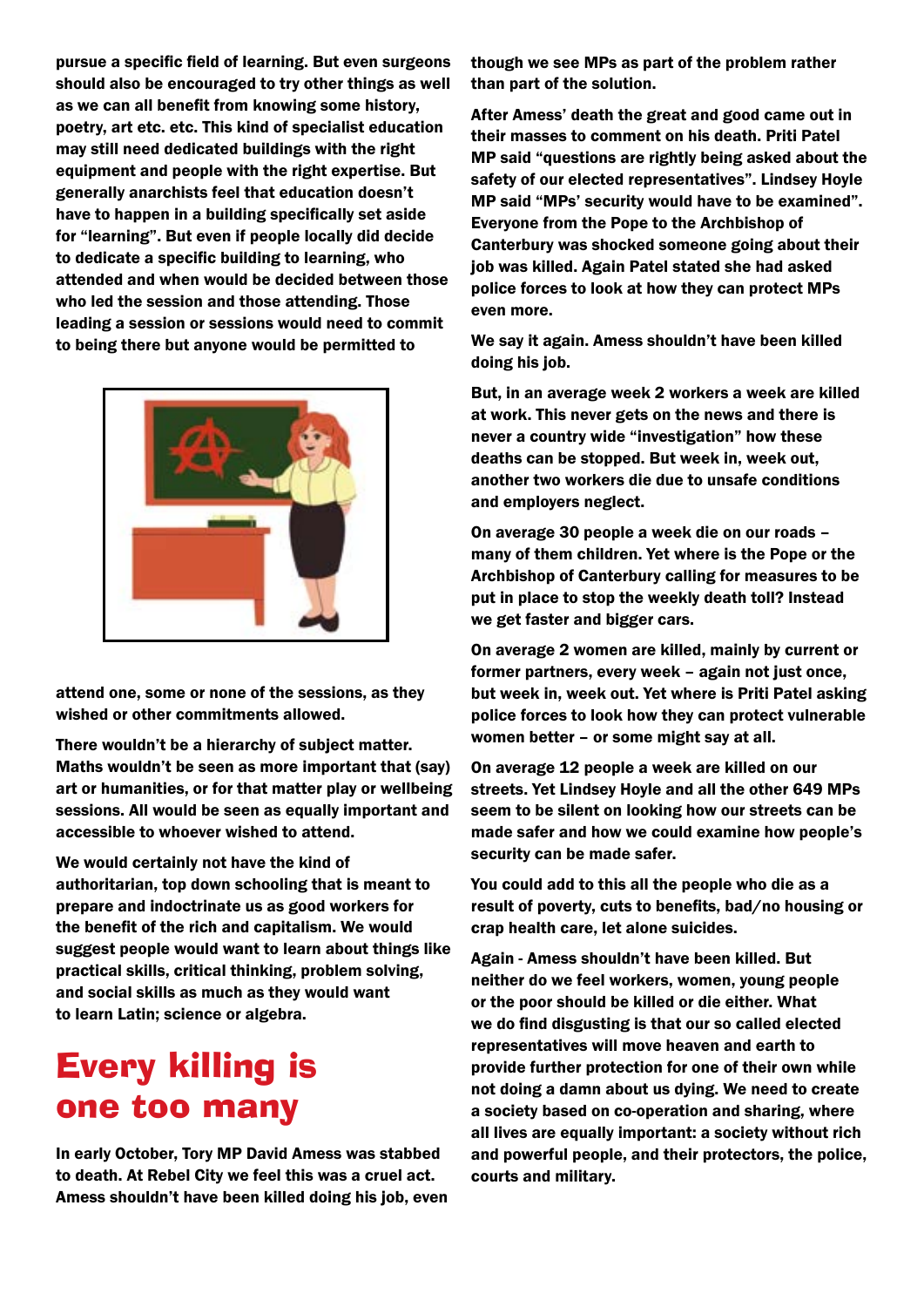# INEOUALITY

Even during a pandemic they rob the poor to pay the rich.

Apart from the health inequality, this pandemic is also showing another devastating effect in our day to day lives. This is the wealth extraction by the rich, from the poor.

The number of millionaires globally rose from 5.2 million to 56.1 million over the course of the pandemic. This can't be done without wealth extraction, which is the transfer of funds from public services and working people to the top 1%. And that money comes from the very same working people most at risk - the poor and frontline workers.

Despite this, the government maintains a line that austerity, for most of us, will need to continue in order to pay for subsidising wages through the furlough scheme and other coronavirus governmental costs. This austerity, like all austerity periods, disproportionately affects the working class. Generally, the rich get wealthier in periods of austerity.

Households have seen food prices go up thanks to both an inflation rate of 5.2%, and also the reduction in worker's rights, as frontline workers most at risk are not given anything in the face of this price increase. With the reopening of society, demand for oil and gas has seen prices skyrocketing in the UK, especially with the collapse of many major

energy providers being predatorily bought out by other companies. Furthermore, a national insurance increase of 1.25% will see households struggling further in the face of this wealth transfer.

The question many ask is "should we not be fighting the government for an increase in wages to combat wildly rising costs of living in the UK?" While it's true that if your wages have not risen in line with the cost of living you will be worse off, this merely shows the cyclical nature of waiting for concessions from the government in the field of worker's rights and pay.

While some demand a higher wage, paid for via taxing the rich, the truth of the matter is that the provision of social services and the raising of the bare minimum wage by the state is merely a roundabout way of returning tiny portions of stolen labour to the working class. Minor reforms that claim to hold back the onslaught of capitalistic wealth extraction, but which in themselves are not only too small to make any systemic difference, are easily reversible by that very same state apparatus and must be continually fought for over and over again by the working class.

The true answer is, through organisation in the workplace and class struggle, it's possible for all working people to improve their conditions in their fight to own collectively, the fruits of their labour in the pursuit of a better society for all who are oppressed.

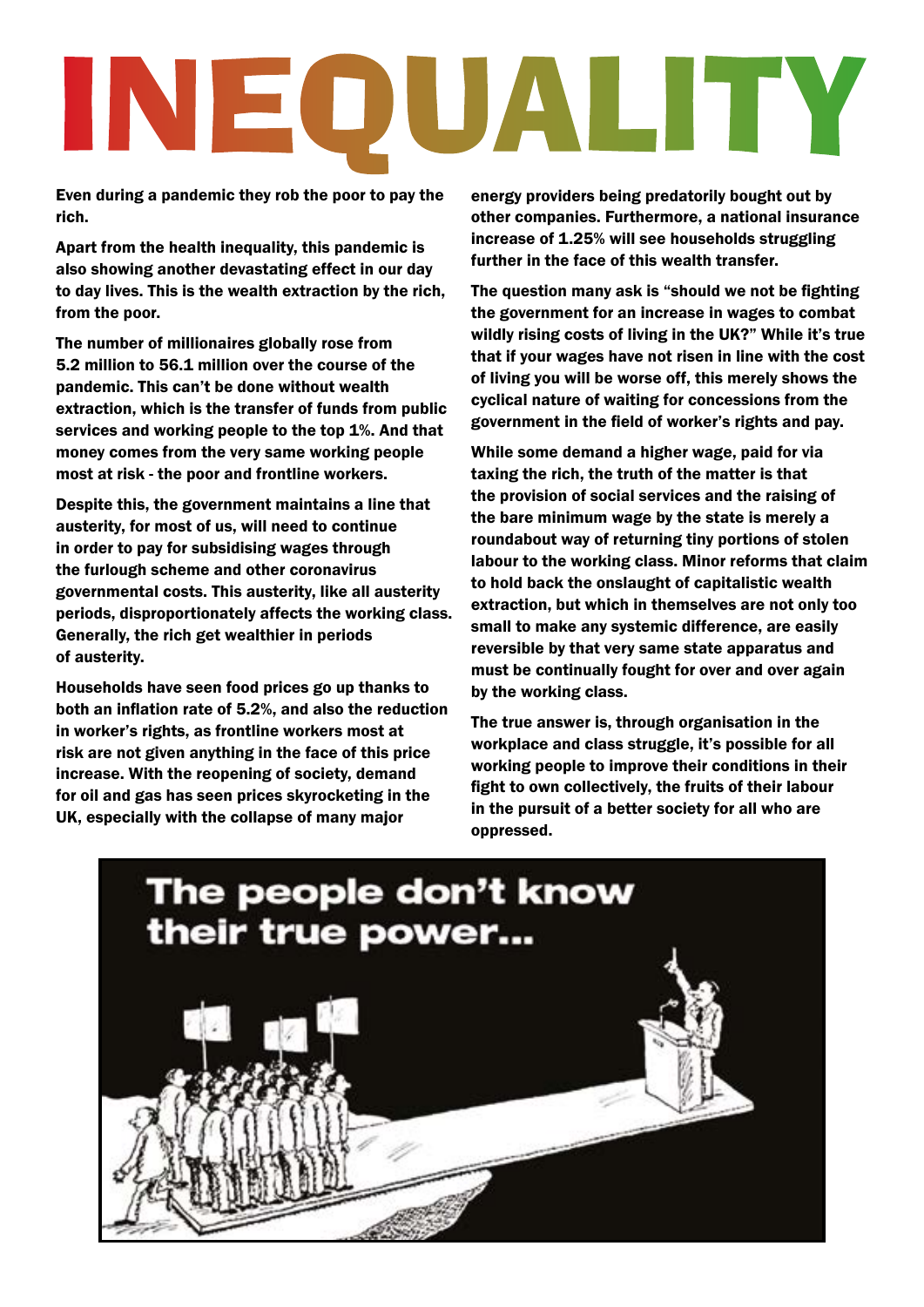### A burning issue: the Edmonton incinerator

A Labour council, Enfield, has shown that it is no friend of the working class by its decision to go ahead with a new incinerator in Edmonton, which is in one of the poorest areas of the country, with 65% of residents from ethnic minority backgrounds. The current incinerator is coming to the end of its working life. Air pollution in Edmonton already goes beyond legal limits. Edmonton, as part of London, is heavily populated.

Yet a month before, similar plans for an incinerator near a leafy village in Cambridgeshire was rejected, because it might damage historic buildings, and wasn't "in keeping with the local neighbourhood". No such considerations for the population of

Edmonton have been taken into account by Enfield council, for a neighbourhood with some of the highest levels of economic and social deprivation in the UK, with high levels of bad health. The *North London Waste Authority*  (NLWA) has driven this through. It serves seven London councils, six of

these have a Labour majority.

These boroughs are all represented on the board of the *North London Waste Authority* which is responsible for the incinerator. The NLWA is chaired by Cllr Clyde Loakes, deputy leader of Waltham Forest Council. Waltham Forest and other Labour councils have declared climate emergencies – a bad joke!

The incinerator will produce more than 700,000 tonnes of CO2 every year, and emit fine particulates that can damage the lungs of children, and affect other vulnerable people such as the elderly and people with disabilities, reducing life expectancy in one of the poorest parts of the UK. The amount of carbon dioxide pumped out annually will be the equivalent of an extra 250,000 diesel cars. If the plans go ahead, the working class community of Edmonton and surrounding areas will be saddled with a new, bigger, incinerator for the next half

century – replacing the existing one built in the 1970s. Air pollution in Edmonton already goes beyond legal limits. It's the health of working class and people of colour that suffers as a result. The campaign against this incinerator environmental disaster has now reached a vital stage.

The NLWA board will be making a crucial decision on 16th December on going ahead with the new replacement incinerator, and awarding the contract to *Acciona*, a Spanish multinational company. Other bidding companies have withdrawn, reflecting a strong campaign waged against the incinerator. Late September saw hundreds of local people, as well as Black Lives Matter and Extinction Rebellion (XR), close down the A406 North Circular dual carriageway and march together to the incinerator site. If the company can be 'persuaded' not to continue with its bid the sell-out Labour controlled NLWA will be left high and dry.

Following a successful protest at a Haringey Council meeting, there was a protest outside a full meeting of Waltham Forest Council on 9th December. Clyde

Loakes was given a warm welcome on the night!

On the ground mass actions continue to be essential. But all actions are needed in this phase of the campaign to make Acciona realise we mean business when we say we're going to make their life hell if they proceed. It claims to be a green

company, "leading the corporate fight to mitigate the effects of the climate emergency and accelerate change towards a decarbonised energy model". Call it out! Please send messages to Acciona via: https://linktr.ee/StopTheBurn. You can use this to make an easy to submit trustpilot review or send Facebook or Twitter messages. TELL ACCIONA IT'S NOT WANTED IN NORTH LONDON!

Haringey Council (one of the 7 LAs that make up the North London Waste Authority and next door to Edmonton/Haringey and Waltham Forest) has just called on the NLWA to pause and review the new incinerator plans, so the campaign is having an effect.

https://www.islingtongazette.co.uk/news/localcouncil/haringey-council-asks-nlwa-to-pauseedmonton-incinerator-85310

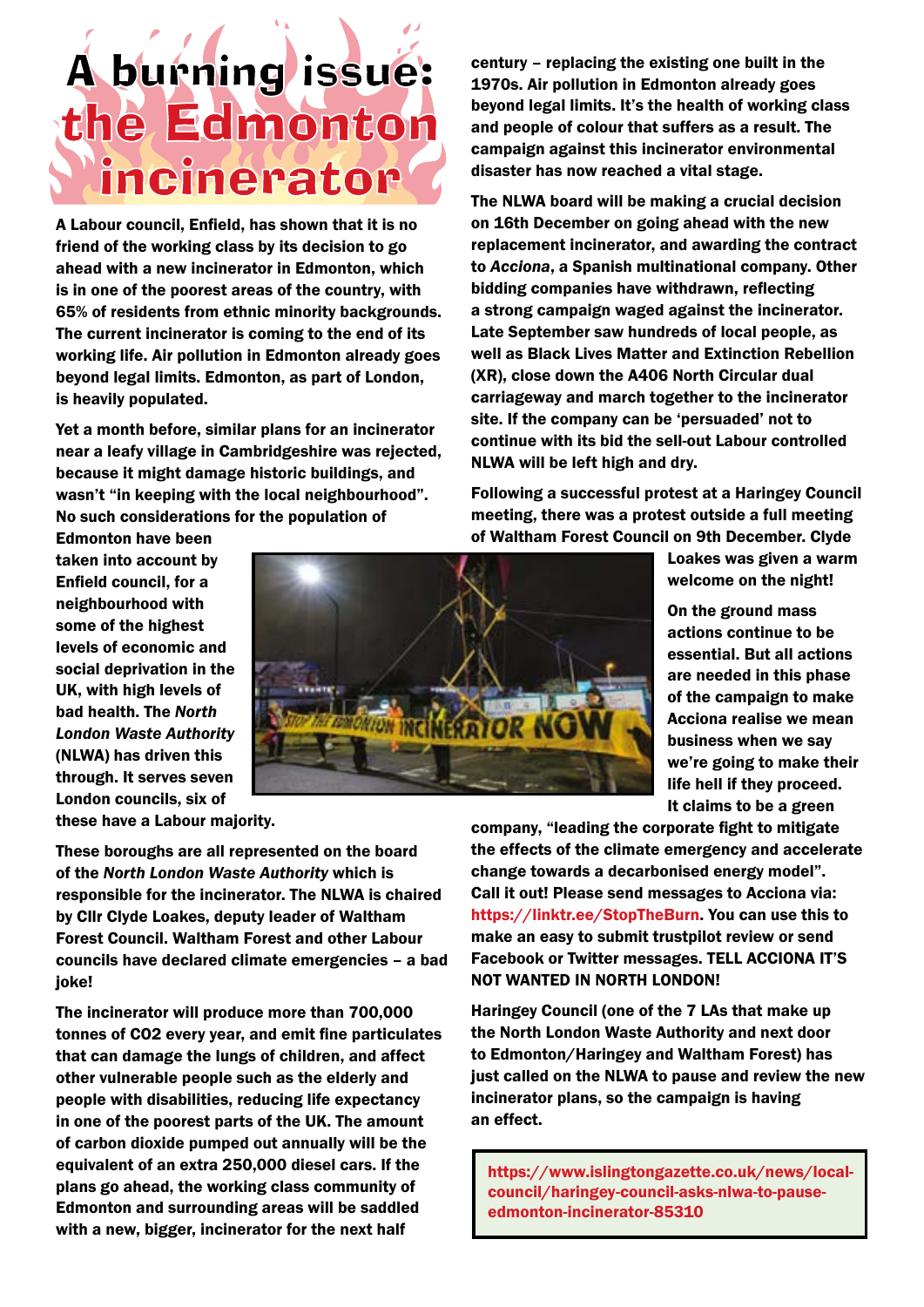# Homes for need NOT FOR PROFIT

The housing crisis in London continues to deepen. There are 170,000 homeless in London, according to a report by the *Big Issue* ([https://www.bigissue.com/news/housing/](https://www.bigissue.com/news/housing/britains-homelessness-shame-cold-hard-facts/) [britains-homelessness-shame-cold-hard-facts/](https://www.bigissue.com/news/housing/britains-homelessness-shame-cold-hard-facts/)). Many more are living in overcrowded conditions and/or paying rents that take up the bulk of their wages. Looking around London with all the building work going on, you would think that the mayor, local councils and their private developer partners are busying building the homes we need. But this is not the case. The wrong kind of housing is being built. Instead of building permanent homes that everyone can afford, the homes are a source of profit for investors. The new properties are being bought up by buy-to-let landlords who will charge high rents to locals or else cash in on the *Airbnb* bonanza. Others buy up property as an investment, leaving homes empty and waiting for prices to rise.

People are fighting back. Groups like the *London Renters Union* are fighting landlord exploitation. Many estates are fighting to have their estates retrofitted rather than demolished and handed over to private developers. Retro-fitting is better for the environment as well as keeping local residents together.

The *Campaign against Empty Homes* has been recently set up as a coalition of different groups. However, it is the organisation *Action on Empty Homes* who has highlighted the role of empty homes and *Airbnbs* in contributing to the housing crisis. They released a report, 'Pretty Vacant' in 2020 which revealed some startling facts.

#### The report reveals:

- •London housing policy is based on meaningless and inaccurate data. There is huge variation in numbers of recorded empty and second homes between similar, neighbouring London boroughs.
- Wealth investment leaves an estimated 125,000 homes in London without anyone living in them.
- •Airbnb and short-term lettings are sucking tens of thousands of homes out of London's residential supply.
- •Tens of thousands of homes are under construction which are destined to deliver for investors without housing any Londoners.

Chris Bailey, Campaign Manager and author of the report for *Action on Empty Homes*, said: "This report reveals why the 500 plus high-rise towers with planning permission in London won't solve London's housing crisis. Too many are destined to end up pretty vacant as unregulated *Airbnb* lets, second homes and buy to leave investments, while



London councils spend over £700 million annually on insecure Temporary Accommodation for 57,000 families, including 80,000 children."

#### See: <https://www.actiononemptyhomes.org/pretty-vacant>

The Report has many policy recommendations including having a registry of residential property ownership and usage and challenging the concept of 'second homes' which in reality are often just investment properties. They also call for regulation of *Airbnbs*.

However, the report falls short of demanding that there is a complete halt to the building of homes for investment. In addition, the proposals for council regulation are vague and lack teeth. Airbnbs should be severely limited if not stopped altogether and homes that are not being used as residences should be taken over and retrofitted to be used to house the homeless. In Kensington and Chelsea there are almost 2000 empty homes. These could have been used to house the survivors of the Grenfell fire.

Strong action is needed to force change. Squatting in private buildings is now a criminal offence in England which makes it difficult to use this as a tactic. But the situation is so desperate that we need to think of how we can build a squatting movement despite the obstacles.

*For information on the current legal situation on squatting see: https://www.squatter.org.uk/*

*For more information on all these issues see: https://www.actiononemptyhomes.org/news/ campaign*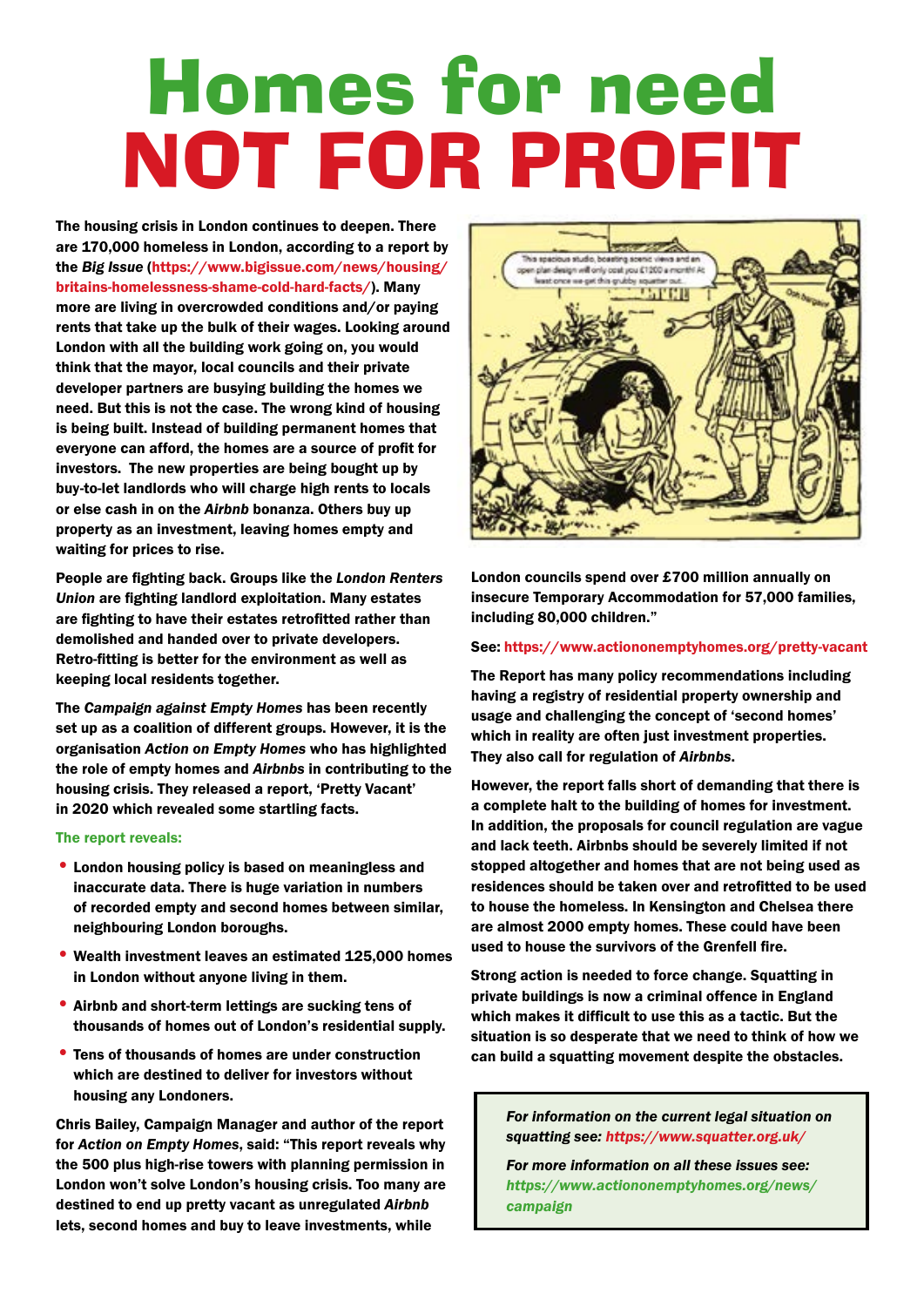# Times they are a changin'?

Are the times changing in the world of the big unions? We doubt it!

We're told Sharon Graham won the leadership of Unite against bureaucrats of Right and Left by prioritising workplace struggles against manoeuvrings inside the Labour Party. (In fact, she got the votes of under 4% of Unite's million plus members.) Unite then cut its contribution to the Labour Party down to the bare affiliation fee, though definitely/sadly did not disaffiliate.

Unite claims to have won pay deals worth over £25 million for 12000 workers in Sharon Graham's first 100 days in office; three quarters of the 43 deals through strikes or votes to strike. Often cited is Bexley where the lowestpaid refuse workers won an 11% increase. But the rhetoric about drivers' wage increases of 20% to 30% ignores the fact that the bosses were faced with a massive shortage of drivers.

Before her election she claimed "100% track record of success". at *[British Airways](https://www.wsws.org/en/articles/2021/05/04/fire-m04.html) (BA)* and *[Go North](https://www.wsws.org/en/articles/2021/05/19/nort-m19.html)  [West](https://www.wsws.org/en/articles/2021/05/19/nort-m19.html) (GNW)* buses. In fact, fire and rehire contracts were withdrawn only because Unite agreed concessions, including job losses, that made such threats unnecessary. At the coffee giant *[Jacobs Douwe Egberts](https://www.wsws.org/en/articles/2021/08/04/banb-a04.html)* Unite "negotiated" an agreement cutting annual wages by up to £9,000.

Does anyone seriously expect the election of new leaders at the GMB and Unison to prove any different?

Some workers in mainstream unions, fed up with having to fight bosses and Union bureaucrats at the same time, set up independent Unions, with the workers in control of their own struggles.

That doesn't mean they have all chosen similar strategies - or even similar structures. Indeed, the United Voices of the World has abandoned its experiment with what sounds like everybody making all decisions together and reverted to a delegate committee structure with General Secretary.

The different Unions' histories have resulted, depressingly, in strong antagonisms and competition between some of them.

Examples of independent Union disputes in London that we know of included the avowedly revolutionary Industrial Workers of the World, expanding its campaigns in English Language schools; the very different Independent Workers of Great Britain drivers in dispute with *Ocado* in Acton; the United Voices of the World security guards battling Union busting at *Great Ormond Street Hospital*: the Cleaners and Allied Independent Workers at *Facebook Brook Street*; App Drivers and Couriers Union couriers against *Uber, Bolt* and *Addison Lee*.

In a periodic paper like Rebel City info about current struggles is likely to be out of date. Follow their websites, tweets etc for up-to-date reports.

All listed on our back page. They often call for, and welcome, support for their campaigns, including on the picket line!